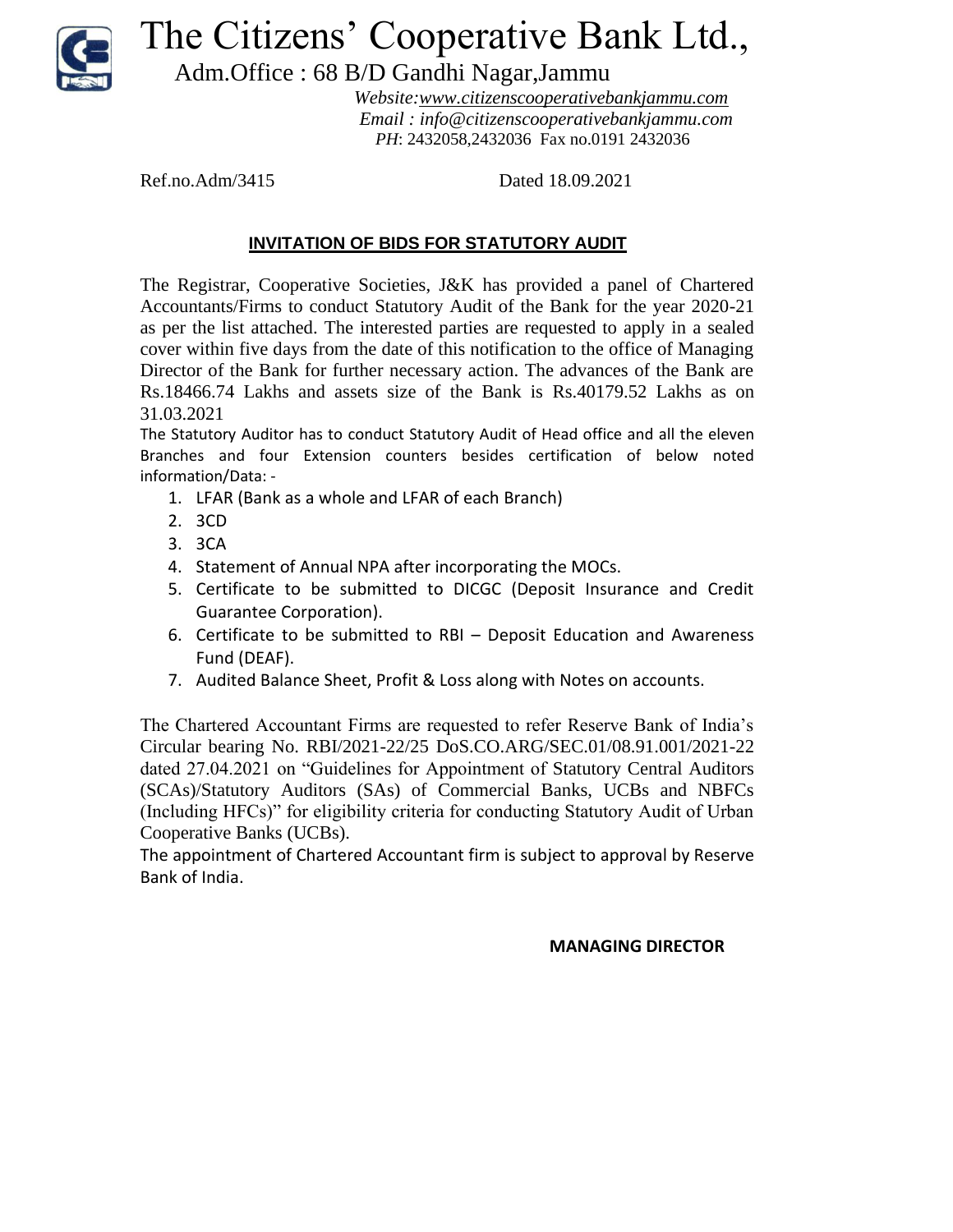|      |                                         | LIST OF CA FIRMS IN J&K |                                   |                              |
|------|-----------------------------------------|-------------------------|-----------------------------------|------------------------------|
| S.NO | Name of the Firm                        | FRN                     | Address                           | HO                           |
|      | 1 A GUPTA & ASSOCIATES                  | 014914N                 | 115 KACHI CHOWNI JAMMU            | <b>JAMMU</b>                 |
|      | 2 A K ANAND & CO                        | 002390N                 | 111 SEC-4 TRIKUTA NAGAR           | <b>JAMMU</b>                 |
|      | <b>3 AJAY K KHANNA &amp; CO</b>         | 012303N                 | <b>68 A GANDHI NAGAR</b>          | <b>JAMMU</b>                 |
|      | 4 AJAY SAWHNEY & CO                     | 009833N                 | 104/A NORTH BLOCK BAHU PLAZA      | <b>JAMMU</b>                 |
|      | 5 AMIT JAI & CO                         | 020666N                 | F/279 REHARI CHUNGI               | <b>JAMMU</b>                 |
|      | <b>6 ARORA VOHRA &amp; CO</b>           | 009487N                 | <b>PREM BHAWAN RESIDENCY ROAD</b> | <b>JAMMU</b>                 |
|      | 7 ARUN S GUPTA & ASSOCIATES             | 028940N                 | F/121 SEC-14 NANAK NAGAR          | <b>JAMMU</b>                 |
|      | 8 DHARAM RAJ & CO                       | 014461N                 | <b>KUNJWANI BYEPASS</b>           | <b>JAMMU</b>                 |
|      | 9 GUPTA ARUN & CO                       | 008083N                 | RAJINDER BAZAR                    | <b>JAMMU</b>                 |
|      | 10 GUPTA GUPTA & ASSOCIATES             | 001728N                 | 142/3 TRIKUTA NAGAR UPPER FLOAR   | <b>JAMMU</b>                 |
|      | 11 GUPTA KAVISH & CO                    | 030829N                 | HNO4 GARDEN AVENUE CANAL ROAD     | <b>JAMMU</b>                 |
|      | 12 GUPTA RAVI & ASSOCIATES              | 006970N                 | <b>K C PLAZA RESIDENCY ROAD</b>   | <b>JAMMU</b>                 |
|      | 13 GUPTA SHARMA & ASSOCIATES            | 001466N                 | 142/3 TRIKUTA NAGAR GROUND FLOOR  | <b>JAMMU</b>                 |
|      | 14 HARSH KUMAR & CO                     | 004975N                 | <b>OPP FIRE STATION GANGYAL</b>   | <b>JAMMU</b>                 |
|      | 15 JRDS & ASSOCIATES                    | 021777N                 | <b>SEC-14 NANAK NAGAR</b>         | JAMMU                        |
|      | 16 JSVP & CO                            | 003435N                 | 108A/1 NORTH BLOCK BAHU PLAZA     | <b>JAMMU</b>                 |
|      | 17 K B SHARMA & CO                      | 002318N                 | 172/P3 TRIKUTA NAGAR              | <b>UMMAL</b>                 |
|      | 18 KANSRA & ASSOCIATES                  | 023286N                 | 87 KALI JANI PACCA DANGA          | <b>JAMMU</b>                 |
|      | 19 MAHAJAN KOHLI & CO.                  | 029381N                 | 239 SHOPPING CENTRE BAKSHI NAGAR  | <b>JAMMU</b>                 |
|      | 20 MANU PRIYA & CO                      | 028956N                 | <b>102 IP TRIKUTA NAGAR</b>       | <b>JAMMU</b>                 |
|      | 21 NEHRU & ASSOCIATES                   | 029100N                 | <b>10 EXT GANDHI NAGAR</b>        | <b>JAMMU</b>                 |
|      | 22 OP GARG & CO                         | 001194N                 | <b>40 AD GANDHI NAGAR</b>         | <b>UMMAL</b>                 |
|      | 23 PARGAL SOURAV & ASSOCIATES           |                         | 0025873N H NO 65 CANAL ROAD       | <b>JAMMU</b>                 |
|      | 24 PAWAN KAPUR & CO                     | 001863N                 | 248 SEC 1-TRIKUTA NAGAR           | <b>JAMMU</b>                 |
|      | 25 R C GUPTA & CO                       | 001198N                 | <b>SEC 9 EXT TRIKUTA NAGAR</b>    | <b>UMMAL</b>                 |
|      | 26 RAGHAV GUPTA & ASSOCIATES            | 023550N                 | 1/6A TRIKUTA NAGAR                | <b>JAMMU</b>                 |
|      | 27 SAGA & CO                            | 019663N                 | <b>412 SOUTH BLOCK BAHU PLAZA</b> | <b>JAMMU</b>                 |
|      | 28 SAHIL GUPTA & ASSOCIATES             | 024041N                 | <b>SEC 7 CHANNI HIMMAT</b>        | <b>JAMMU</b>                 |
|      | 29 SAROTIA ASHISH & ASSOCIATES          | 020468N                 | <b>BUS STAND AKHNOOR</b>          | <b><i>JAMMU</i></b>          |
|      | <b>30 SARUP HANDOO &amp; ASSOCIATES</b> | 007882N                 | 84 1A TRIKUTA NAGAR               | <b>JAMMU</b>                 |
|      | 31 SAT SHARMA & ASSOCIATES              | 006636N                 | NEAR GURDWARA LAKHDATA BAZAR      | <b>UMMAL</b>                 |
|      | 32 SAWHNEY VERMA & CO                   | 014580N                 | <b>31 TRIKUTA NAGAR</b>           |                              |
|      | 33 SORAV KAVISH & CO                    | 029535N                 | 4 GARDEN AVENUE CANAL ROAD        | <b>JAMMU</b>                 |
|      | <b>34 SUDHIR K ARORA &amp; CO</b>       | 000209N                 | <b>110 SOUTH BLOCK BAHU PLAZA</b> | <b>JAMMU</b>                 |
|      | <b>35 UPENDRA &amp; ASSOCIATES</b>      | 005292N                 | GEN NC VIJ ROAD DOGRA HALL        | <b>UMMAL</b>                 |
|      | <b>36 VAK &amp; ASSOCIATES</b>          | 019636N                 | <b>18 AB GANDHI NAGAR</b>         | <b>JAMMU</b>                 |
|      | 37 V K SURI & CO                        | 000646N                 | 6-7 DRY FRUIT MARKET JEWEL        | <b>JAMMU</b>                 |
|      | 38 VARUN BHASIN & CO                    | 022266N                 | <b>46 SEC TRIKUTA NAGAR</b>       | <b>JAMMU</b>                 |
|      | 39 VIJAYA GUPTA & CO                    | 001314N                 | 233 A GOLE MARKET GANDHI NAGAR    | <b>JAMMU</b>                 |
|      | 40 VIKAS SATIKA & ASSOCIATES            | 019867N                 | 93/1 TRIKUTA NAGAR                | <b>JAMMU</b>                 |
|      | 41 VIVEK MAHAJAN & CO                   | 022398N                 | <b>SEC 12 NANAK NAGAR</b>         | <b>JAMMU</b>                 |
|      | 42 R K CHUGH & CO                       | 08215N                  | SHASTRI NAGAR JAMMU               | <b>JAMMU</b><br><b>UMMAL</b> |